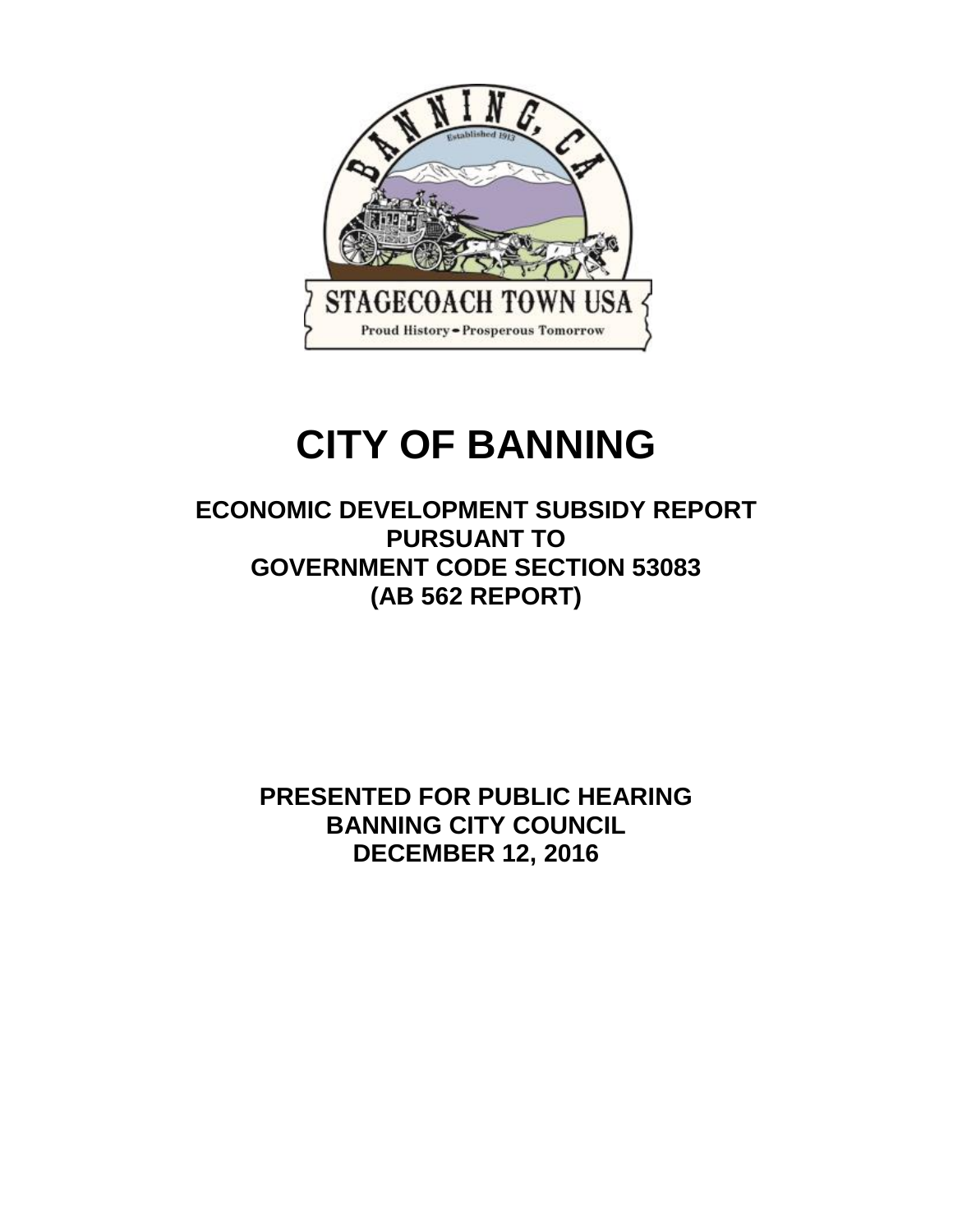## **CITY OF BANNING ECONOMIC DEVELOPMENT SUBSIDY REPORT PURSUANT TO GOVERNMENT CODE SECTION 53083**

# **INTRODUCTION**

#### **Legislative Intent**

With the adoption of Assembly Bill 562, codified as California Government Code Section 53083, the California Legislature recognized the need for municipalities and counties to encourage economic development, even in light of the dissolution of Community Redevelopment Agencies in 2012. However, the legislation requires that subsidies to local businesses in the amount of \$100,000 or more—those intended to increase employment, enhance the local tax base and attract or retain desirable businesses—be detailed in a written report and subject to a public hearing. This report is intended to satisfy the requirements of Government Code 53083, and is being made available to the public prior to consideration of the proposed Agreement and subsidy. It is also, pursuant to statute, being made available on the City of Banning's website.

#### **Legal Requirements**

Pursuant to Government Code Section 53083, the following elements must be presented in written form, available to the public, including posting on the City's website, prior to the approval of the proposed economic development subsidy:

- 1. The name and address of all corporations or any other business entities, except for sole proprietorships, that are the beneficiary of the economic development subsidy, if applicable.
- 2. The start and end dates and schedule, if applicable, for the economic development subsidy.
- 3. A description of the economic development subsidy, including the estimated total amount of the expenditure of public funds by, or of revenue lost to, the local agency as a result of the economic development subsidy.
- 4. A statement of the public purposes for the economic development subsidy.
- 5. Projected tax revenue to the local agency as a result of the economic development subsidy.
- 6. Estimated number of jobs created by the economic development subsidy, broken down by full-time, part-time, and temporary positions.

#### **Proposed Agreement**

The City of Banning, in an effort to increase the generation of sales tax revenue, enhance community vitality and create new jobs, proposes to provide the type of subsidies addressed by Government Code Section 53083. The City of Banning ("City") and Dalia Auto Group, LLC and Khan Properties, LLC, doing business as Diamond Hills Chevrolet Buick GMC ("Dalia") intend to enter into an Economic Development Subsidy Agreement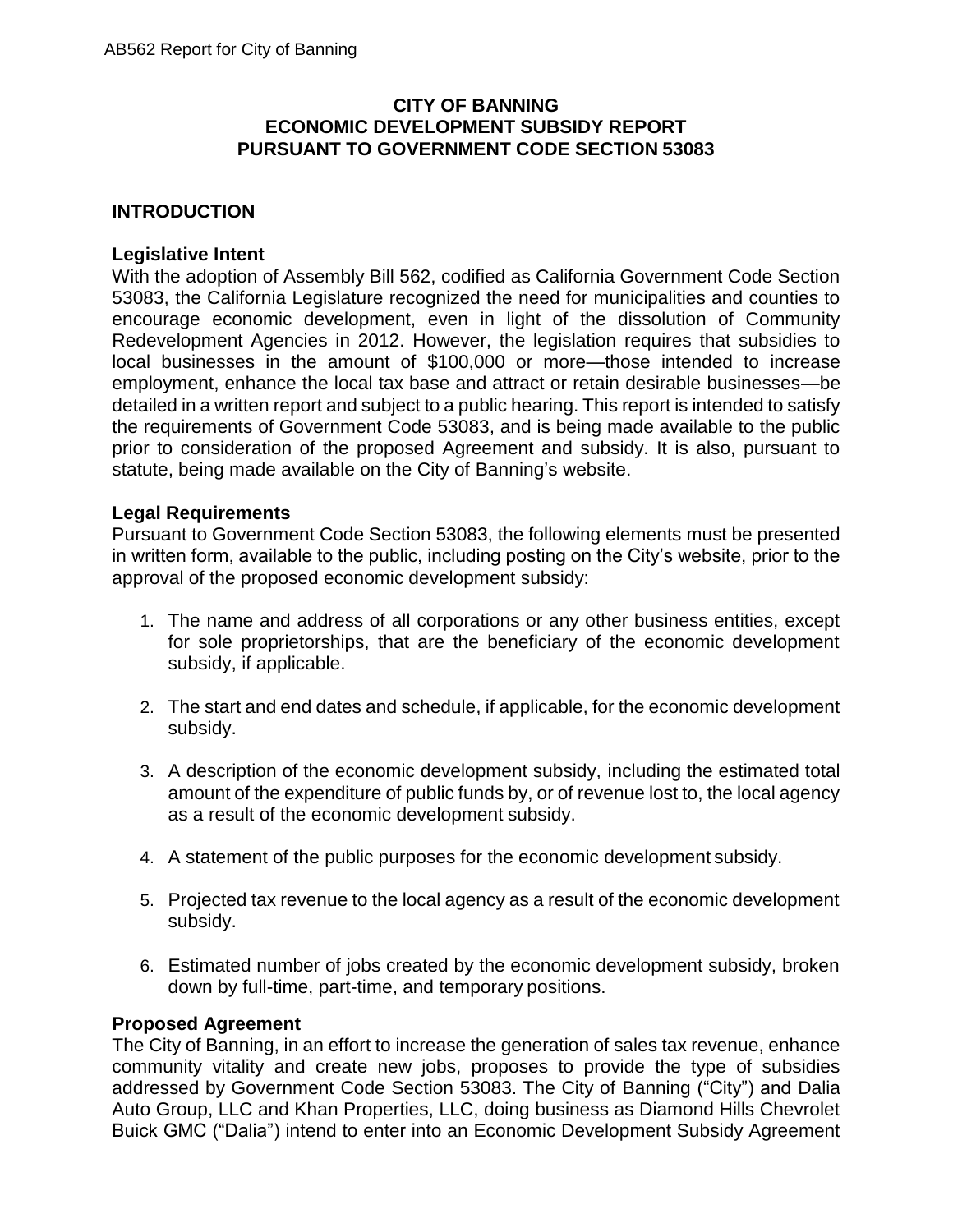AB562 Report for City of Banning

("Agreement"). The Agreement requires Dalia to retain a point-of-sale location in Banning, and for the City to provide a limited sharing of sales tax revenue to assist the company in acquiring additional parcels, freeway front signage and renovating its facility which is essential to its long term viability in the City of Banning.

## **AB 562 REPORTING REQUIREMENTS**

This section addresses the reporting elements of Government Code Section 53083:

#### **A. The name and address of all corporations or any other business entities, except for sole proprietorships, that are the beneficiary of the economic development subsidy:**

**Name:** Dalia Auto Group, LLC and Khan Properties, LLC,

doing business as Diamond Hills Chevrolet Buick GMC

**Business Address:** 4545 W. Ramsey and 4661 W.

Ramsey St., Banning, CA, 92220

**APN Numbers:** 537-100-027-7, 537-100-028-8, & 537-100-029-9

## **B. The start and end dates and schedule, if applicable, for the economic development subsidy:**

The Agreement is anticipated to commence in December, 2016 and expire no later than January, 2031. During the fifteen (15) years of the Agreement, the City will provide Dalia up to \$3,200,000 of credits in the form of shared sales tax revenue, all of which shall be used to retire a loan(s) for property acquired and renovated by Dalia.

## **C. A description of the economic development subsidy, including the estimated total amount of the expenditure of public funds by, or of revenue lost to, the local agency as a result of the economic development subsidy:**

In furtherance of the City's economic development strategies, specifically the generation of sales tax revenues to support essential City services, the proposed Agreement with Dalia provides funds, through credits based on generated sales tax revenue, to assist the company in acquiring additional land for expansion of its retail operation, which may eventually include a new car dealership accompanying its existing used car sales. Specifically, the City will pay Dalia a percentage of the sales tax revenue as an economic subsidy for renovations, improvements and expansion at a rate of 85% over the first \$150,000 annually in the form of quarterly payments, provided that Dalia maintains its obligations under this agreement.as described herein.

Additional terms of the economic development subsidy are as follows: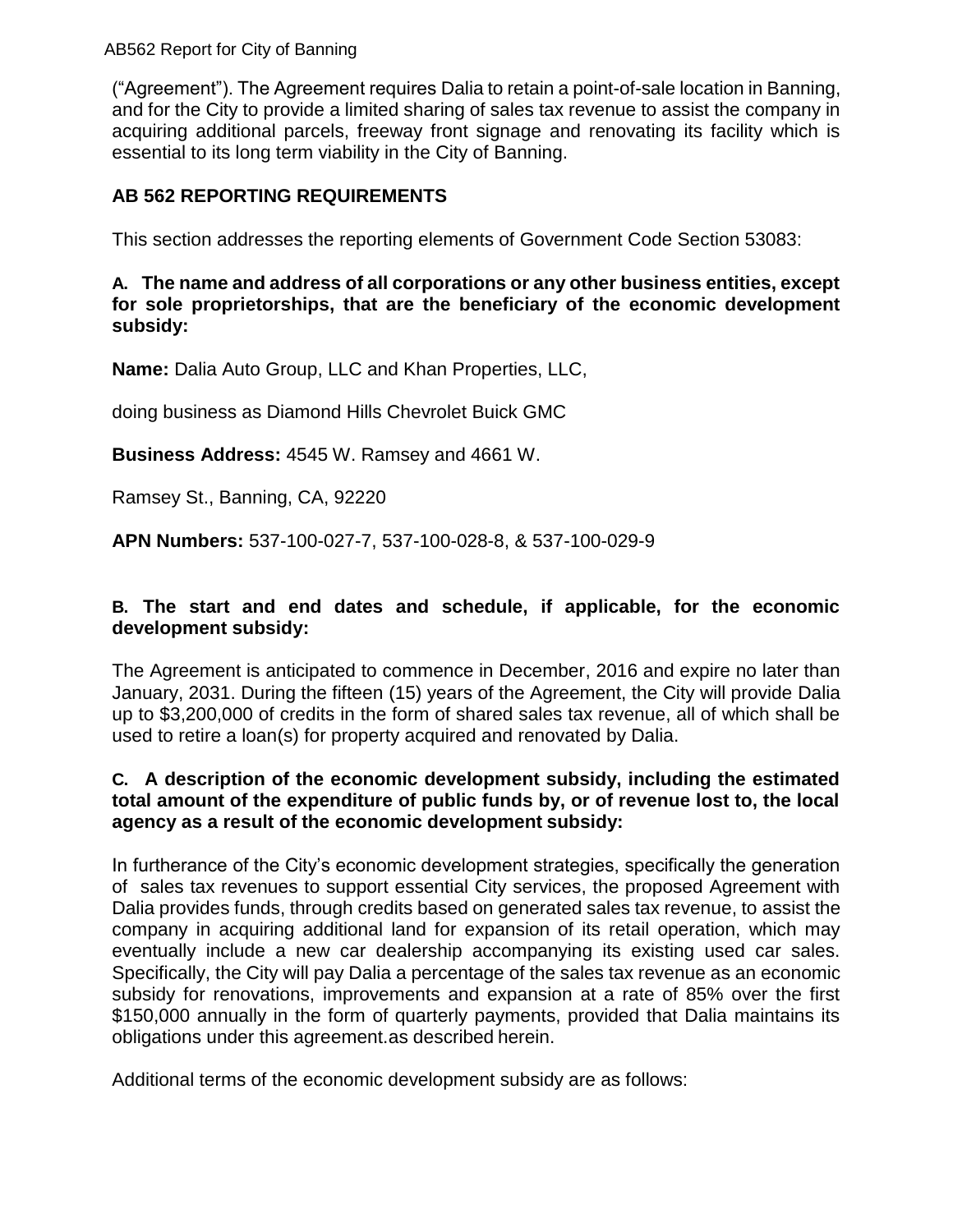#### AB562 Report for City of Banning

- A. City to pay Dalia a portion of the sales tax revenue as an economic subsidy for renovations, improvements, acquisitions, and expansion to the auto dealership, in an amount not to exceed \$3,200,000 at a rate of 85% over the first \$150,000 annually in the form of quarterly payments, provided that Dalia maintains its obligations under this agreement and completes the renovations, improvements, acquisition and possible expansion. The City shall keep 100% of the first \$37,500 each quarter, and any sales tax revenue above \$37,500 shall be split with 15% to the City and 85% to Dalia until the total cost of renovations, improvements, acquisitions, and expansion has been recovered by Dalia.
- B. Upon recovery of the cost of renovations, improvements, acquisitions, and expansion, the City shall pay Dalia a portion of the sales tax revenue at a rate of 50% over the first \$200,000 annually in the form of quarterly payments, provided that Dalia remains in operation at its current location or within the City of Banning. The City shall keep 100% of the first \$50,000 each quarter, and any sales tax revenue above \$50,000 shall be split with 50% to the City and 50% to Dalia.
- C. If Dalia does not show adequate documentation to the City of renovations, improvements, acquisitions, and expansion, the economic subsidy shall convert to the terms at set forth in item B under City Obligations.
- D. The term of this Agreement shall remain in effect for fifteen years at the economic subsidy rate of 85% of sales tax revenue to Dalia over the first \$150,000, or until Dalia has recovered their costs for renovations, improvements, acquisitions, and expansion. If they recover the costs for renovations, improvements, acquisitions, and expansion, or do not complete the renovations, improvements, acquisitions, and expansion the rate shall convert to 50% of sales tax revenue to Dalia over the first \$200,000.

| EXAMPLE OF TAX SHARING REIMBURSEMENT |                            |                         |                               |                      |                            |                                 |
|--------------------------------------|----------------------------|-------------------------|-------------------------------|----------------------|----------------------------|---------------------------------|
| <b>ANNUAL</b><br><b>SALES TAX</b>    | City's Sales<br>Tax Base   | City Share over<br>Base | Dealership Share<br>over Base | City<br><b>TOTAL</b> | Dealership<br><b>TOTAL</b> | <b>ANNUAL</b><br><b>REVENUE</b> |
| 318,840                              | 150,000                    | \$<br>25,326            | 143,514                       | \$175,326            | \$143,514                  | $= $318,840$                    |
|                                      | $100\%$ of first<br>\$150k | $15\%$ over<br>\$150k   | 85% over \$150k               |                      |                            |                                 |

# *Dalia and Khan Properties OBLIGATIONS:*

- A. Provide and operating covenant to operate a Chevrolet Buick GMC dealership at its current location or in the City of Banning for a period of fifteen (15) years.
- B. Make improvements and renovations to the existing dealership, acquire property along the freeway, and install a freeway frontage sign. An expansion of the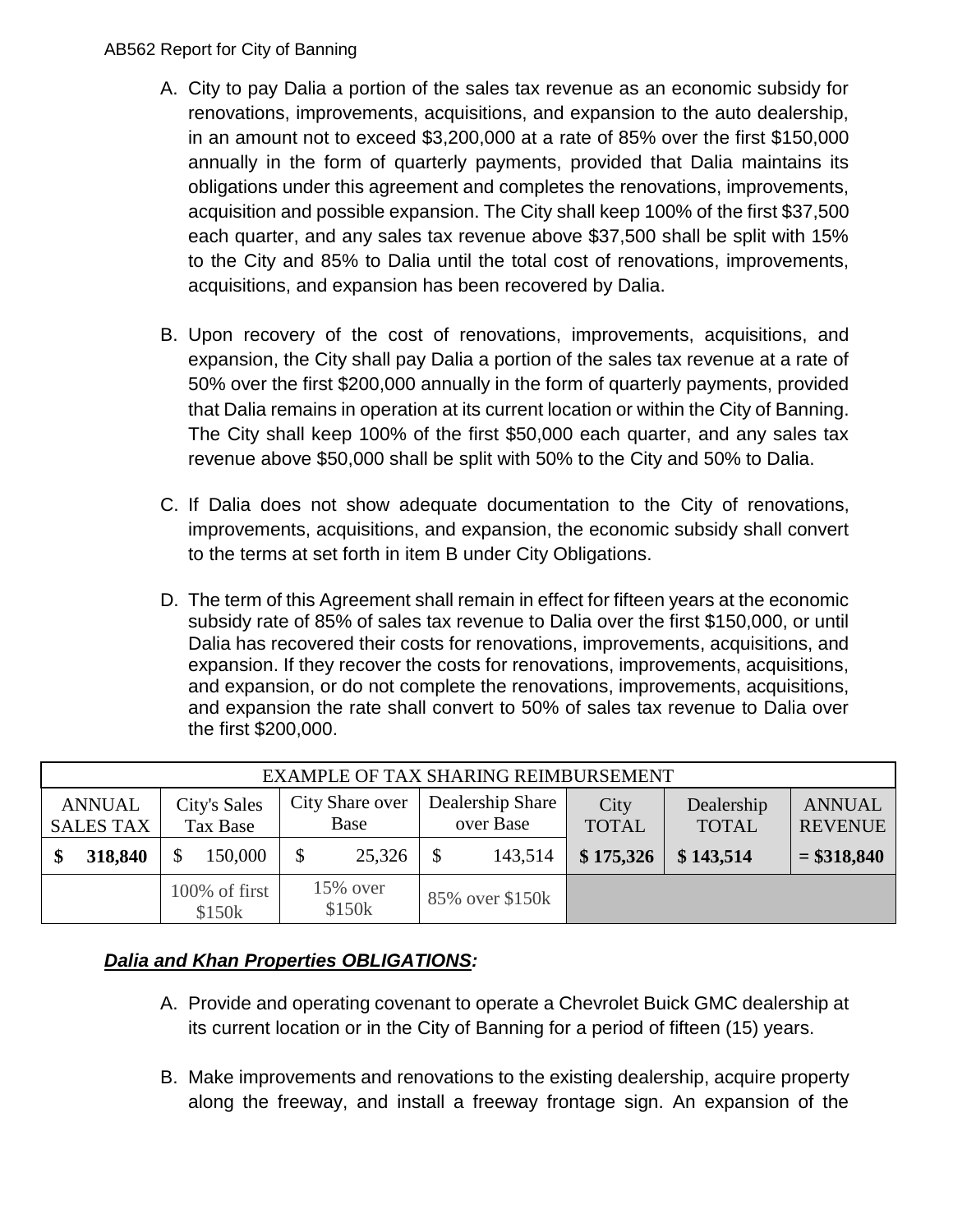dealership will be applicable to the economic subsidy for improvements, up to the maximum of \$3,200,000.

- C. Provide the option to the City to display a message on the freeway frontage sign, including but not limited to "Welcome to Banning."
- D. Dealership agrees to provide to City documentation reasonably acceptable to City, including without limitation, invoices, lien releases, and other evidences of Dealership's actual payment, confirming payments to contractors, subcontractors, and vendors.
- E. Dalia shall expansion, remodeling, renovation and improvement of the Existing Retail Business by (i) enlarging or remodeling the new car showroom; or (ii) renovating the facility per GM corporate imaging; and (iii) adding a new freeway frontage sign to the newly acquired property adjacent to the facility and identified by Assessor Parcel Numbers 537-100-027-7, 537-100-028-8, and 537-100-029- 9.
- F. Continuously operate, or cause and allow for the continuous operation of, Dalia at 4545 W. Ramsey Street and 4661 W. Ramsey Street, Banning, California 92220.
- G. Operate with inventory and sales personnel sufficient to satisfy and respond to customer demand and, in compliance with Government Code Section 53084.5, shall designate said property on its sales tax statements as the point-of-sale for all sales transactions generated from or arising out of the business conducted on the subject property.
- H. Maintain, or cause maintenance of said property to Banning Municipal Code standards at company's own expense.
- I. Carry out the operation of the business of retail automobile sales in substantial conformity with applicable laws, ordinances, statutes, codes, rules, regulations, orders and decrees of the United States, State of California, Riverside County, and City of Banning.
- J. Maintain continued possession of valid City of Banning Business License and Sales and Use Tax Permit from the State of California Board of Equalization.
- K. Repay Dealership loan(s) and financing as provided in the Economic Incentive Agreement – Sales Tax Sharing.

## **D. A statement of the public purpose for the economic development subsidy:**

The proposed Agreement is consistent with City's economic development goals and objectives and is in the best interest of the general public. Specifically, the following public